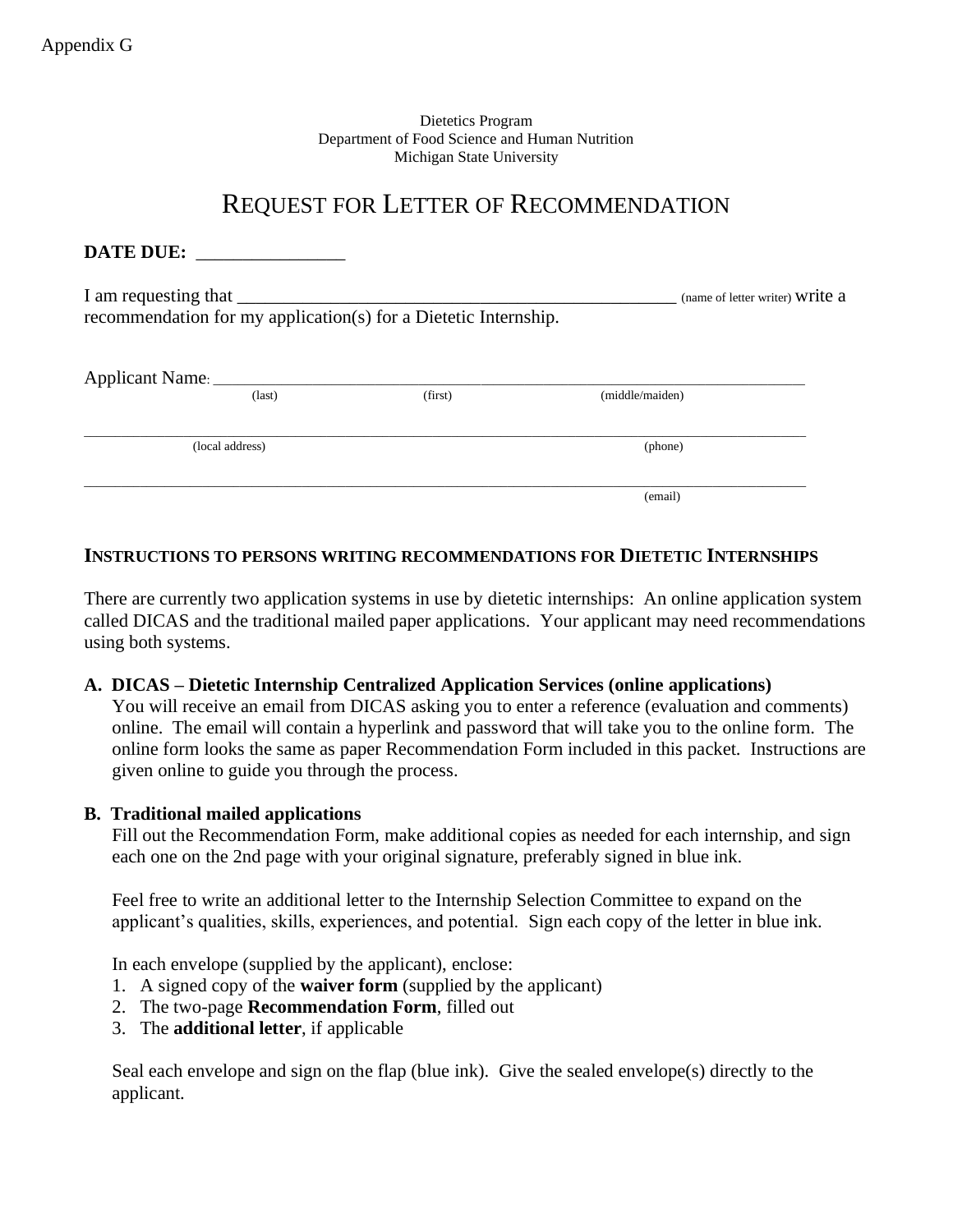## **INSTRUCTIONS TO THE APPLICANT**

This form should be given to a professor, supervisor, or other professional person who is able and willing to fulfill your request. Be sure to complete each section of this form.

To help your letters writers compose the strongest possible recommendation, please include the following items in a large manila envelope:

- 1. **This form** *(Request for Letter of Recommendation).*
- 2. **One blank copy of the** *Recommendation Form\*.*
- 3. **A self-evaluation of the traits listed on the** *Recommendation Form***, with concrete examples to illustrate how and why you rate high on particular traits.**
- 4. **A comprehensive resume listing your work and volunteer experiences (detailing job responsibilities), awards, and accomplishments.**

If you are applying to any internships that are using the traditional mailed applications, include these additional items in your packet:

1. **Copies of the waiver form, one for each letter you need, signed by you in blue ink. (The waiver form is Page 1 of the** *Recommendation Form.***)**

2. **Envelopes (business, white #10), one for each letter needed, with the following information** 

**typed… To:** *(Name of DI Director and DI Program)*

**From:** *(Name of letter writer)*

**Re:** *(Name of applicant)*

3. **Additional forms or instructions that are specific to a particular internship, if any.**

On completion of this Request for Reference, make an appointment with the person you are requesting to write a recommendation in order to discuss your request and elaborate on your experiences and positive traits.

Optional: List the Dietetic Internships to which you are applying, or thinking of applying, here: **Program Name City/State DICAS or Paper**

| $1.$ $\overline{\phantom{a}}$ $\overline{\phantom{a}}$ $\overline{\phantom{a}}$ $\overline{\phantom{a}}$ $\overline{\phantom{a}}$ $\overline{\phantom{a}}$ $\overline{\phantom{a}}$ $\overline{\phantom{a}}$ $\overline{\phantom{a}}$ $\overline{\phantom{a}}$ $\overline{\phantom{a}}$ $\overline{\phantom{a}}$ $\overline{\phantom{a}}$ $\overline{\phantom{a}}$ $\overline{\phantom{a}}$ $\overline{\phantom{a}}$ $\overline{\phantom{a}}$ $\overline{\phantom{a}}$ |  |  |
|------------------------------------------------------------------------------------------------------------------------------------------------------------------------------------------------------------------------------------------------------------------------------------------------------------------------------------------------------------------------------------------------------------------------------------------------------------------------|--|--|
|                                                                                                                                                                                                                                                                                                                                                                                                                                                                        |  |  |
|                                                                                                                                                                                                                                                                                                                                                                                                                                                                        |  |  |
| 4.                                                                                                                                                                                                                                                                                                                                                                                                                                                                     |  |  |
| 5.                                                                                                                                                                                                                                                                                                                                                                                                                                                                     |  |  |
|                                                                                                                                                                                                                                                                                                                                                                                                                                                                        |  |  |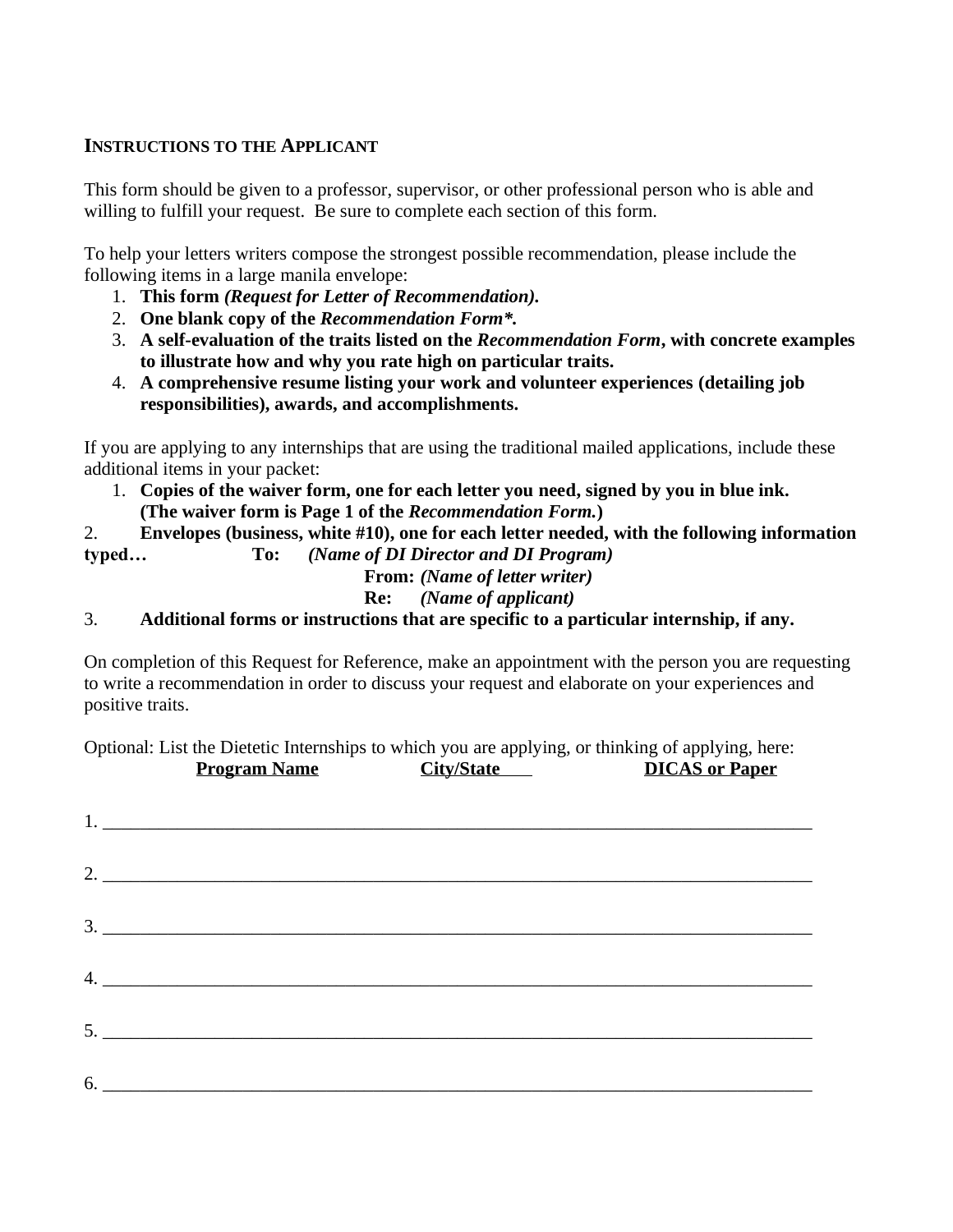# **Summary of Personal Qualities**

Describe your qualities that you perceive to be positive strengths.

Describe your qualities that you perceive need further development.

Describe the contribution you have made to your financial needs for college.

Provide ONE sentence that best describes you.

| Focus of this Reference is as ______ Instructor                  | $\frac{1}{2}$ Employer | Supervisor | Adviser |       |
|------------------------------------------------------------------|------------------------|------------|---------|-------|
|                                                                  |                        | Course     | When    | Grade |
|                                                                  |                        |            |         |       |
|                                                                  |                        |            |         |       |
|                                                                  |                        |            |         |       |
| If applicable, list courses you have taken with this instructor: |                        |            |         |       |

Have you served as an Undergraduate Teaching Assistant in any course(s)? List: \_\_\_\_\_\_\_\_\_\_\_\_\_\_\_\_\_\_\_\_\_\_\_\_\_\_\_\_\_\_\_\_